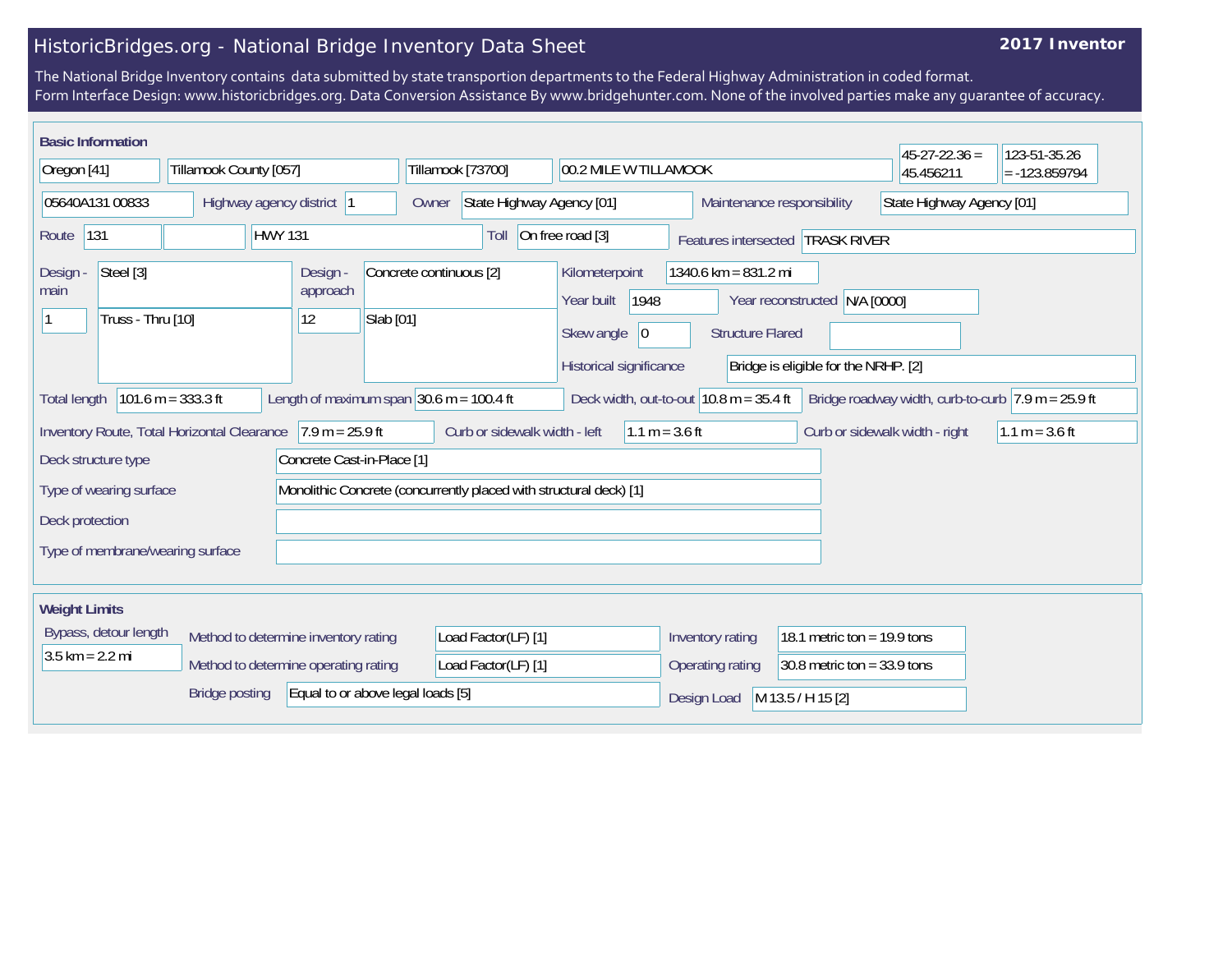| <b>Functional Details</b>                                                                                                                             |                                                                                        |  |  |  |  |  |  |  |  |  |
|-------------------------------------------------------------------------------------------------------------------------------------------------------|----------------------------------------------------------------------------------------|--|--|--|--|--|--|--|--|--|
| 5700<br>Average daily truck traffi 8<br>Average Daily Traffic                                                                                         | Year 2014<br>2033<br>Future average daily traffic<br>5700<br>%<br>Year                 |  |  |  |  |  |  |  |  |  |
| Major Collector (Rural) [07]<br>Road classification                                                                                                   | $8.5 m = 27.9 ft$<br>Lanes on structure 2<br>Approach roadway width                    |  |  |  |  |  |  |  |  |  |
| Type of service on bridge Highway [1]                                                                                                                 | Bridge median<br>Direction of traffic 2 - way traffic [2]                              |  |  |  |  |  |  |  |  |  |
| Parallel structure designatio<br>No parallel structure exists. [N]                                                                                    |                                                                                        |  |  |  |  |  |  |  |  |  |
| Waterway [5]<br>Type of service under bridge                                                                                                          | 0<br>Navigation control<br>Lanes under structure                                       |  |  |  |  |  |  |  |  |  |
| Navigation horizontal clearance $ 0 = N/A$<br>$0 = N/A$<br>Navigation vertical clearanc                                                               |                                                                                        |  |  |  |  |  |  |  |  |  |
| Minimum vertical clearance over bridge roadway<br>$30.48 \text{ m} = 100.0 \text{ ft}$<br>Minimum navigation vertical clearance, vertical lift bridge |                                                                                        |  |  |  |  |  |  |  |  |  |
| Minimum lateral underclearance reference feature Feature not a highway or railroad [N]                                                                |                                                                                        |  |  |  |  |  |  |  |  |  |
| Minimum lateral underclearance on right $0 = N/A$                                                                                                     | Minimum lateral underclearance on left $0 = N/A$                                       |  |  |  |  |  |  |  |  |  |
| Minimum vertical underclearance reference feature Feature not a highway or railroad [N]<br>Minimum Vertical Underclearance $ 0 = N/A$                 |                                                                                        |  |  |  |  |  |  |  |  |  |
| Appraisal ratings - underclearances N/A [N]                                                                                                           |                                                                                        |  |  |  |  |  |  |  |  |  |
| <b>Repair and Replacement Plans</b>                                                                                                                   |                                                                                        |  |  |  |  |  |  |  |  |  |
| Type of work to be performed                                                                                                                          | Work to be done by contract [1]<br>Work done by                                        |  |  |  |  |  |  |  |  |  |
| Widening of existing bridge or other major structure<br>without deck rehabilitation or replacement [33]                                               | 1067000<br>Bridge improvement cost<br>107000<br>Roadway improvement cost               |  |  |  |  |  |  |  |  |  |
|                                                                                                                                                       | $102 m = 334.7 ft$<br>Length of structure improvement<br>Total project cost<br>1708000 |  |  |  |  |  |  |  |  |  |
|                                                                                                                                                       | 2011<br>Year of improvement cost estimate                                              |  |  |  |  |  |  |  |  |  |
|                                                                                                                                                       | Border bridge - state<br>Border bridge - percent responsibility of other state         |  |  |  |  |  |  |  |  |  |
|                                                                                                                                                       | Border bridge - structure number                                                       |  |  |  |  |  |  |  |  |  |